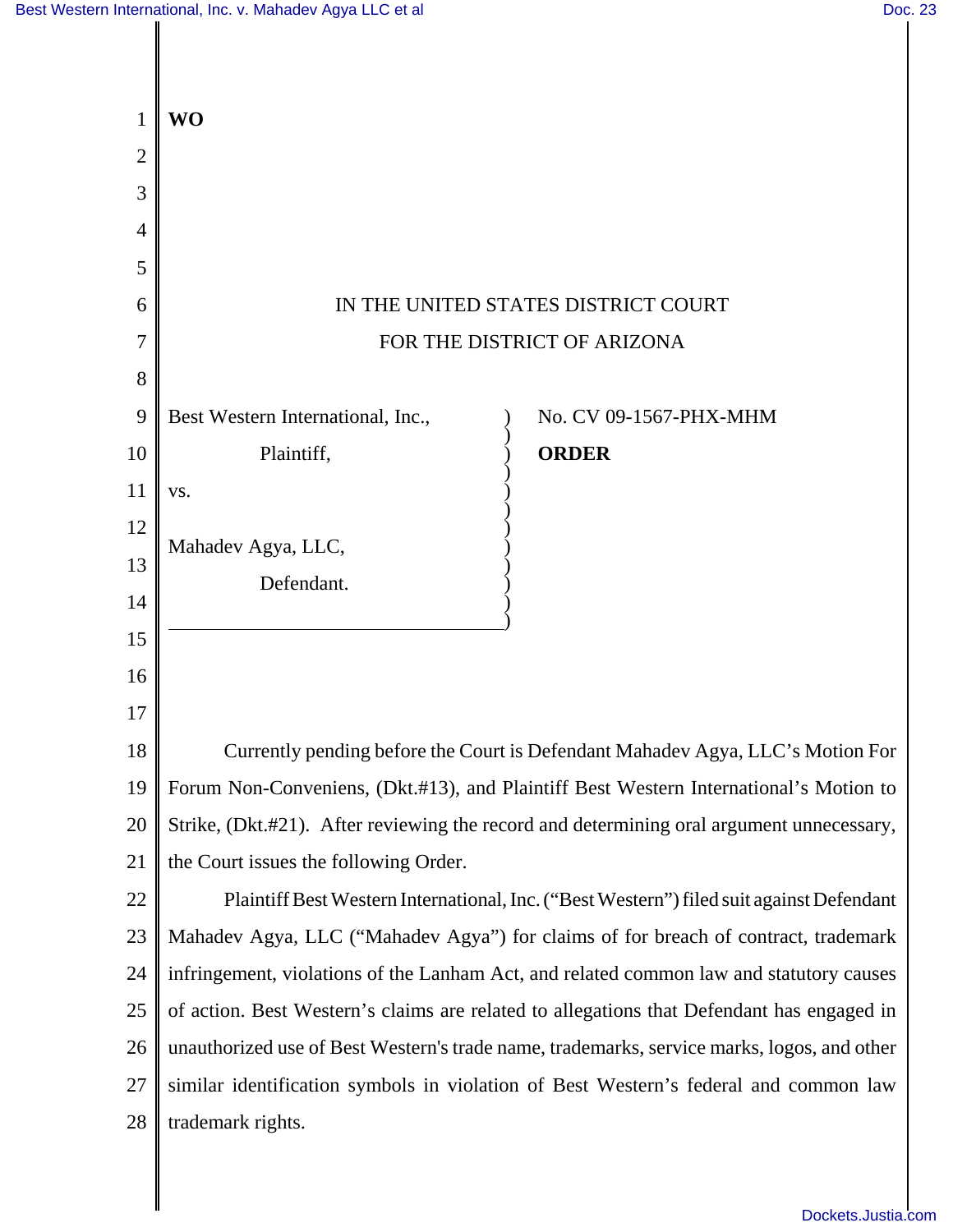1 2 3 4 5 6 7 8 9 10 After the Complaint was filed, Defendant Mahadev Agya moved to transfer the case to the Western District of Michigan, arguing that this would be the most convenient and appropriate forum for the Parties to adjudicate their dispute. Best Western responded by pointing out that the Parties had entered into a forum selection clause, which specified that the appropriate venue for any dispute would be in Arizona, and that Arizona state law would provide the governing law. Best Western also requested that it be awarded attorney's fees for having to respond to Mahadev Agya's, which Best Western contended lacked merit. In its reply brief, Mahadev Agya did not contest the existence of a forum selection clause, and instead reargued why a transfer to the Western District of Michigan would meet the requirements of 28 U.S.C.  $\S$  1404(a).

11 12 13 14 15 16 17 "[T]he effect of enforcing a forum selection clause is similar to that of granting a Fed. R. Civ. P. 12(b)(1)" for lack of subject-matter jurisdiction. See Murphy v. Schneider Nat'l, Inc., 362 F.3d 1133 , 1139 (9th Cir. 2003). When a motion to dismiss is based on a lack of subject matter jurisdiction, the "court has wide discretion to allow affidavits, other documents, and a limited evidentiary hearing to resolve disputed jurisdictional facts . . .." Sizova v. National Inst. Of Standards & Tech., 282 F.3d 1320, 1324 (10th Cir. 2002). As such, the Court may properly consider the contract that has been submitted by Plaintiff.

18 19 20 21 22 23 24 In Bremen v. Zapata Off-Shore Co., 407 U.S. 1 (1972), the Supreme Court held that selection clauses are presumptively valid. See Spradlin v. Lear Siegler Mgmt. Servs. Co., 926 F.2d 865, 868 (9th Cir. 1991). Furthermore, "[a]bsent some compelling and countervailing reason," a forum selection clauses should be routinely enforced by the district court. See Bremen, 407 U.S. at 12. The party challenging the clause bears a "heavy burden of proof" and must "clearly show that enforcement would be unreasonable and unjust, or that the clause was invalid for such reasons as fraud or over-reaching."  $\underline{Id}$ . at 15.

25 26 27 28 Here, Defendant Mahadev Agya has made no showing that the Court should refrain from enforcing the forum selection clause requiring the Parties to litigate their disputes in an Arizona court. In fact, in its reply brief, Defendant chose to not even address Plaintiff's allegations regarding the existence and applicability of a forum selection clause. As such,